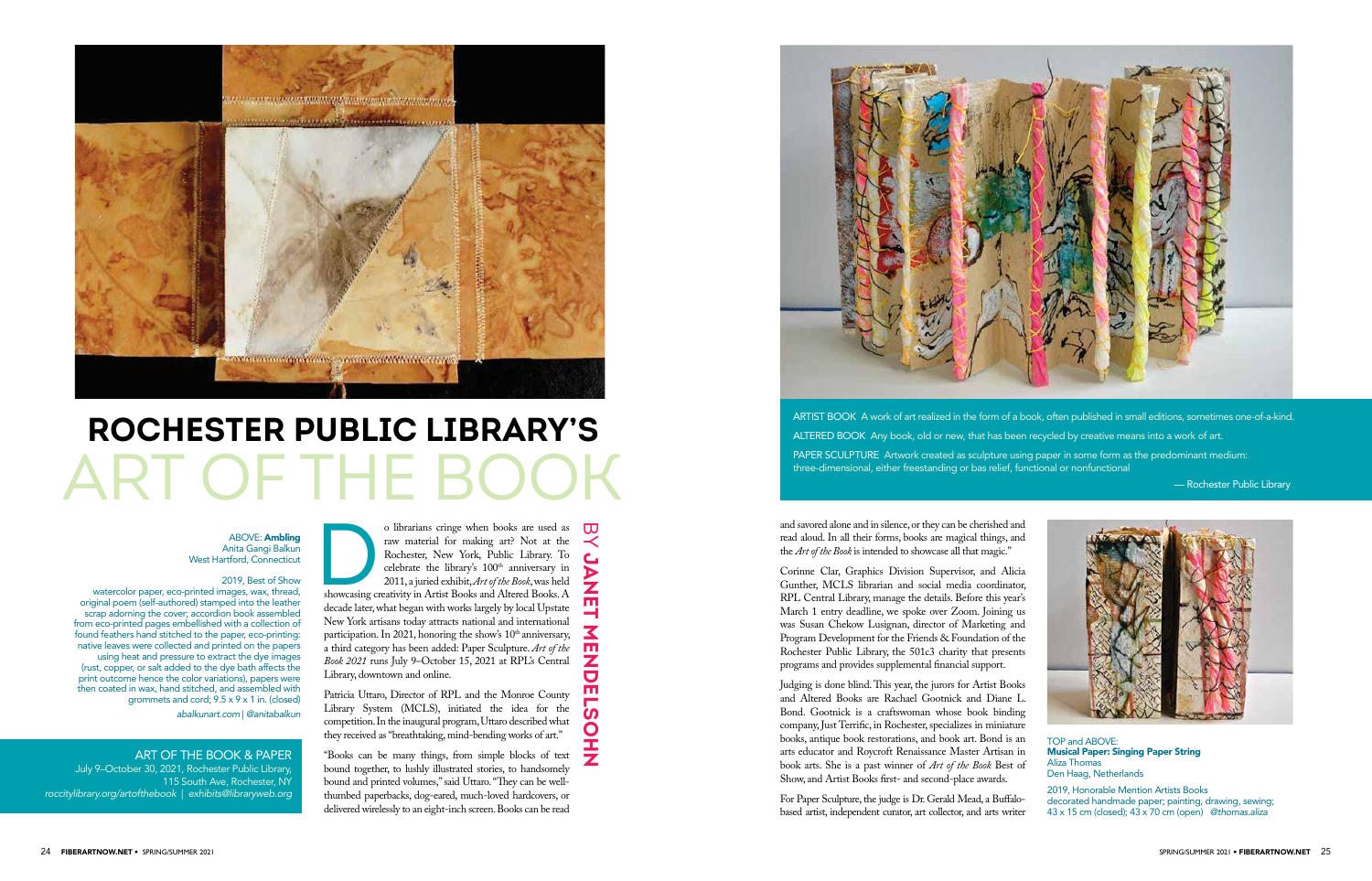*Cricket Song*, by Anne Claude Cotty, is an insect-shaped 2.5 x 16 x 3-inch Artist Book made of ebony, sterling silver, pinhole photographs, Xerox technology, colored pencil, and printed and handwritten text. The cricket's wings unfold to become an accordion book, with detachable spine, that extends 120 inches. The piece was awarded an Honorable Mention in 2019.

Mead noted the Book Arts field, including Artist Books and Altered Books, is very connected to printmaking, whereas Paper Sculpture is more aligned with the fine arts. "Designating that as a third category allows the juror to delve into how the artist manipulates and utilizes the medium. It's more about the nature of the medium they chose," said Mead. With entries yet to arrive when we spoke, he expected to see sculpture that's predominantly paper but perhaps made from paper pulp with metal armature to give it form. He anticipated adaptive reuse of materials by artists who make a point of not buying or consuming more than what is necessary.

It's about "upcycling," reusing material intentionally, stemming from interest in ecology or the environment. Materials having a life and a history that can be brought forward. That is also the route of an Altered Book, said Mead, but it opens up the options for raw materials. "Is a tea bag paper or cloth?" he asked.

"RPL does this as a very informed process," said Mead. "The show has a very high level of quality. Because they have now broken it up into three subcategories, it allows the judges to have more parity. Jurors can focus on a narrower set of criteria within the Book Arts genre."



2018, 1<sup>st</sup> Place Altered Books mixed media, found objects (wire, metal, wood, bone, paper from a book); sculpture; 24 x 48 x 12 in. *@jessicaorphardt*

who teaches in the Art and Design Department at University at Buffalo, State University New York. This year awards totaling \$500 are offered for Best of Show, 1st Place Artists Books, 1st Place Altered Books, and 1st Place Paper Sculpture.

2019, 1<sup>st</sup> Place Altered Books paper, metal crook for hanging, an 18-foot-long cascade of soft paper, secured by a bow; sculptural edition of Rapunzel; 8 x 216 in. *arielrudolphharwick.com* | *@arielrudolphharwick*



"The biggest hurdle is having artists know how to submit well-lit, clear images," said Gootnick, a fourth-time judge. "To get a professional shot of a 3D object is not easy. The most important thing is the story they tell. I look for a piece that expresses some type of theme or emotion and how they interpret the story. It helps if they have an artist statement, and we can see that the image expresses what they're trying to show." Some artists struggle with the definitions of Artist Book vs. Altered Book and submit for the wrong category, she said. The judges take that into consideration and will switch an entry's category to evaluate it fairly.

"Making Paper Sculpture, a separate category now, gives artists greater leeway, such as nontraditional construction or a piece without words," said Lusignan. "It makes the show more inclusive as the nature of books changes." But the distinctions have been fuzzy for a while. *Let Down*  Your Hair, 1<sup>st</sup> Place Altered Book (2019), Ariel Rudolph Harwick's sculptural edition of Rapunzel, is an 8-inch x 18-foot-long cascade of soft paper imprinted with the fairy tale, secured by a bow. Pathfinder, 1<sup>st</sup> Place Altered Book (2018), is a sculpture of mixed-media found objects by Jessica Orphardt who used wire, metal, wood, bone, and paper from a book.



TOP and ABOVE: **Pathfinder** Jessica Orphardt Hamlin, New York







## ABOVE TWO IMAGES: Cricket Song Anne Claude Cotty Briarcliff Manor, New York

2019, Honorable Mention Artists Book ebony, sterling silver, pinhole photographs, Xerox technology, colored pencil; printed and handwritten texts; 2.5 x 16 x 3 in. (box); accordion book with a detachable spine extends 120 in. *anneclaudecotty.com* | *@anneclaudecotty*

LEFT ans BELOW: Let Down Your Hair Ariel Rudolph Harwick Spencerport, New York